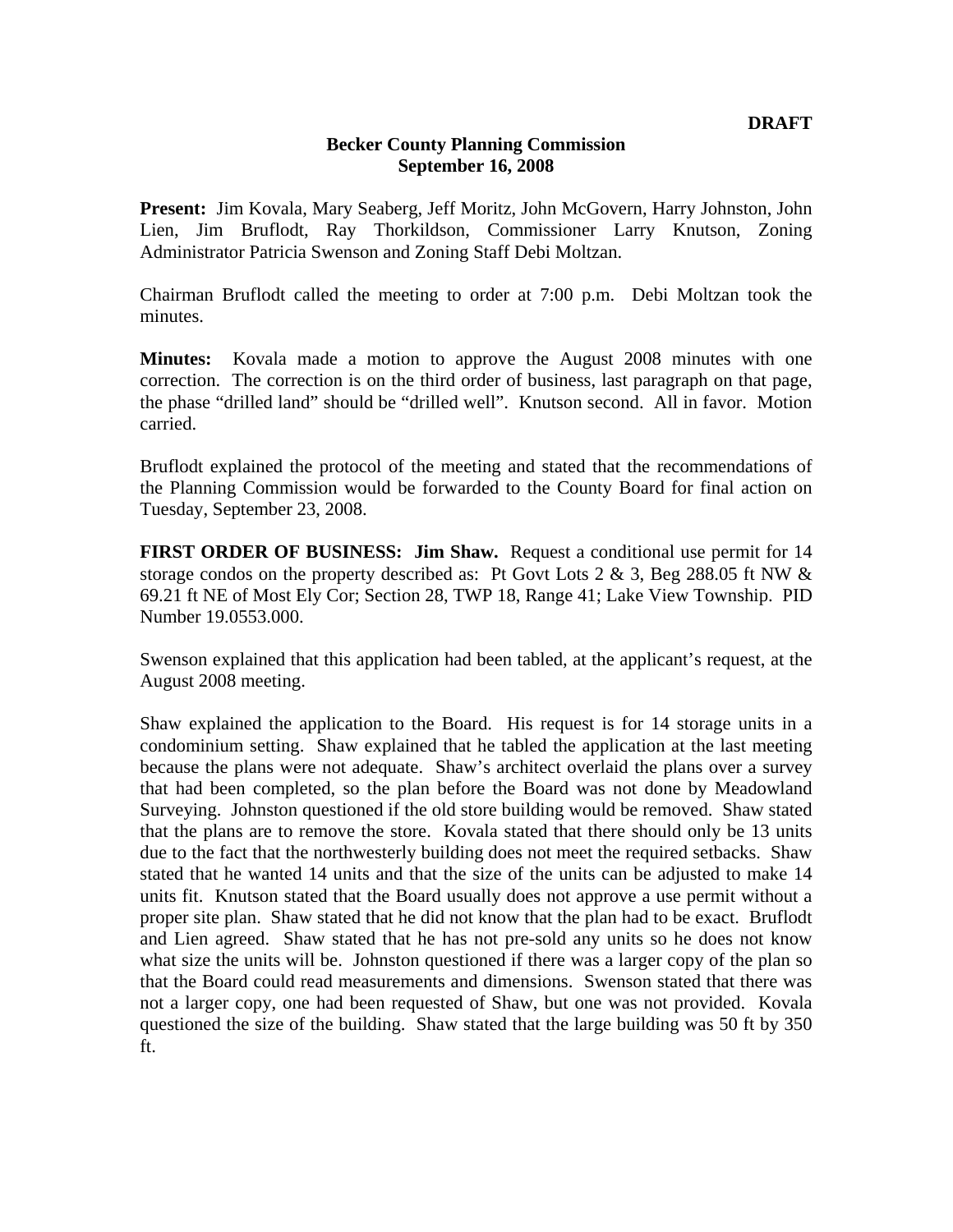Further discussion was held regarding the use of the area, unit sizes, building sizes, setbacks, wetlands and the number of units that should be allowed.

Clayton Jensen, Ravenswood Beach Improvement Corporation, stated that the RBIC is in favor of the application and the plan presented to the RBIC. Kovala saw the plan Jensen had and commented that the plan in Jensen's possession was not the same plan submitted to the Planning Commission. Kovala stated that Jensen's plan only showed two buildings (the main building, housing 12 units, and a building on the southwest side of the wetland, housing 2 units).

John Bromander was in support of the project, but requested that a stipulation be placed on the project requiring indoor storage because inside storage would allow someone to put up a fence and store stuff behind the fence.

Written correspondence was received from Ravenswood Beach Improvement Corporation and Steven Halverson. At this time testimony was closed and further discussion was held.

Johnston wanted clarification as to whether or not the units would be rented out or owned by someone. Shaw stated that the units would be individually owned. Bruflodt questioned if someone would be allowed to work on his or her vehicles there. Shaw stated that the by-laws would prohibit that type of activity. Johnston felt that, if the northwest unit was eliminated, 14 units could be put into the footprint of the other two structures as shown on the plan presented to the Planning Commission. Johnston stated that RBIC is in favor of the project and Bromander is in favor of the project. Johnston stated that he would rather see storage units in this area rather than a planned unit development.

**Motion:** Lien made a motion to approve a conditional use permit to allow a 14 unit storage condo, to be located in the same footprint of the large unit and the southwest unit on the plan submitted to the Planning Commission with the stipulations that the northwest unit be eliminated, that the units be owned and not rented, and the storage be indoor storage. Kovala second. All in favor. Motion carried.

Moritz questioned if there would be bathrooms in the units. Shaw stated that no bathrooms were intended in the units.

**SECOND ORDER OF BUSINESS: Richard Alsop.** Request a conditional use permit to allow off season rental storage in a proposed building 50 ft by 150 ft for the property described as: SE ¼ NW ¼ and Govt Lot 4, Section 20, TWP 138, Range 40; Burlington Township. PID Number 03.0193.004.

Alsop explained the application to the Board. Alsop stated that he would like to either rent or sell storage units. Bruflodt questioned the zoning of the property. Swenson stated that the property is currently zoned agricultural. Bruflodt questioned Alsop as to why he did not request a change of zone to commercial. Alsop stated that he thought about it but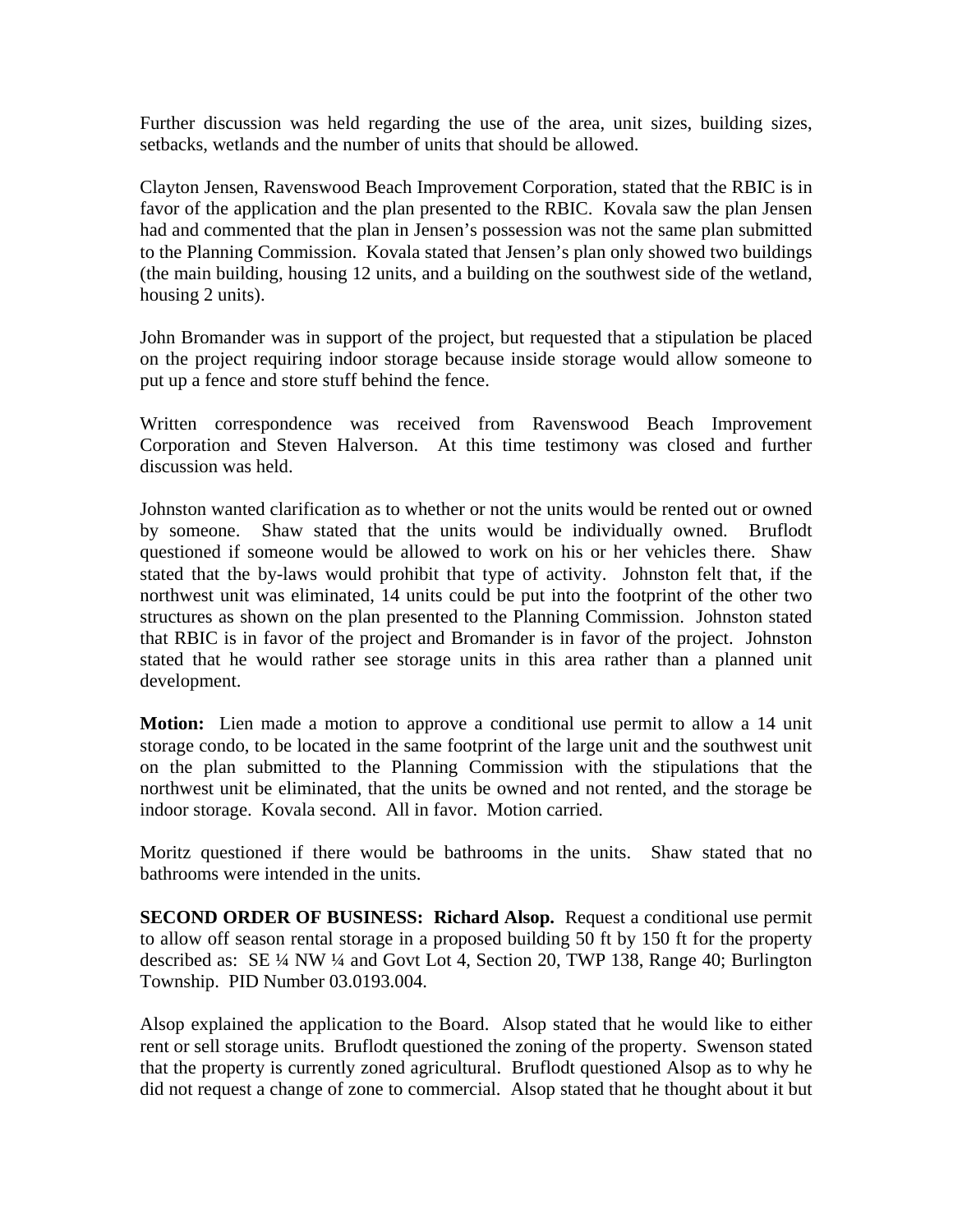felt the rezoning process would take to long. Swenson stated that the request is for rental storage in one building 50 ft by 150 ft and if the use would change, a new conditional use permit would be required.

Bruflodt stated that the application would be looked at in a different way for rental units and for a storage condo. Kovala questioned how many doors would be in the building. Alsop stated that there would be five doors, so each section would be approximately 30 ft by 50 ft.

No one spoke in favor of the application. No one spoke against the application. There was no written correspondence either for or against the application. At this time, testimony was closed. Further discussion was held.

Kovala stated that the important information is lacking for the Board to make a valid decision. Alsop stated that he wanted to do a condo association. Bruflodt stated that his application was for a rental unit. Knutson stated that the plan is very vague. Swenson stated that if the conditional use permit was approved for rental and Alsop decided to sell the units, a new conditional use permit would be required and the hearing would have to be repeated.

Alsop asked to table his application.

**THIRD ORDER OF BUSINESS: Winton Johnson.** Request to replat Sauer Lake Highlands by adding additional real estate to increase the number of lots by one and allowing for a storage unit for each lot and changing the zoning of the additional real estate from agricultural to high density residential for the property described as: Sauer Lake Highlands and Pt Govt Lots 1 & 2 W of CSAH #17; Section 33, TWP 138, Range 41; Lake View Township. PID Number 19.1741.200.

Johnson explained the application to the Board. An additional 150 feet of lakeshore is being acquired, which would allow for one more unit and one storage unit for each dwelling unit. Bruflodt questioned if there would be any change to the docking. Johnson stated that one more slip would be added, but no other changes to the docking system.

Gail Hahn, Lake View Township, asked for clarification of the zoning and the request. No one spoke in favor of the application. No one spoke against the application. There was no written correspondence either for or against the application. At this time, testimony was closed and further discussion was held.

Knutson felt that this would be good for the lake. The addition of this real estate to the project would eliminate the potential of a single-family lot and the shoreline would be protected in the project. Moritz and Lien agreed.

**Motion:** Lien made a motion to approve replat Sauer Lake Highlands by adding additional real estate to increase the number of lots by one and allowing for a storage unit for each lot and changing the zoning of the additional real estate from agricultural to high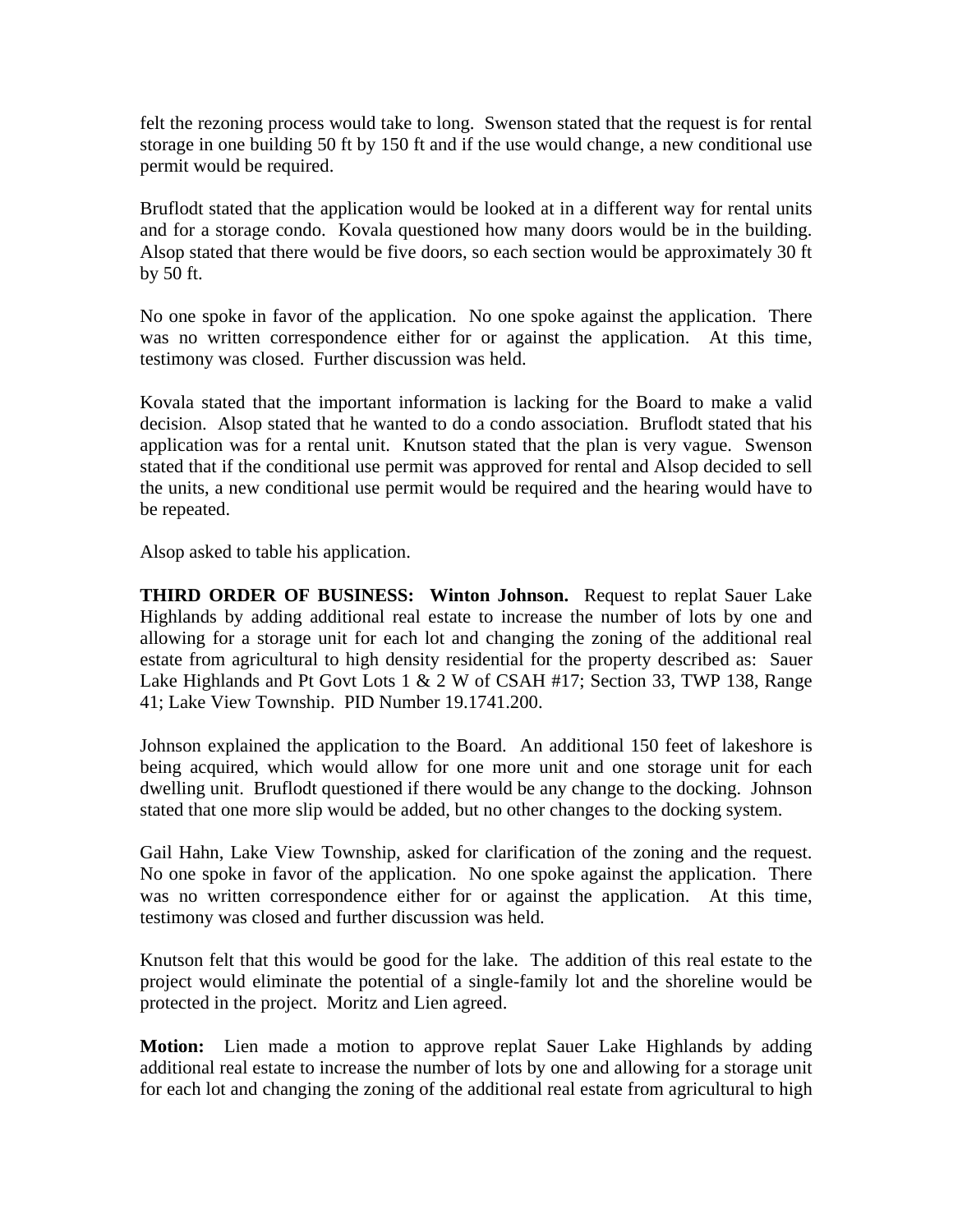density residential based on the fact that it meets the criteria of the zoning ordinance and it is the replat of an existing plat. Johnston second. All in favor. Motion carried.

**FOURTH ORDER OF BUSINESS: Lawrence Baasch.** Request a conditional use permit to have three horses on approximately 9.85 acres of agricultural property adjoining a residential subdivision for the property described as: Pt Govt Lot 4, Comm NW Cor; Section 9, TWP 139, Range 41; Detroit Township. PID Number 08.0133.000.

Baasch explained the application to the Board. He would like to have his three pets, which happen to be horses, on 9.85 acres of land.

Bruflodt questioned the brown barn. Baasch stated that the barn was on the original piece, which had horses on it. Seaberg questioned if Baasch lived at this property. Baasch stated that they will be living there approximately six months out the year, from approximately May 1 until November 1. When they leave in the fall, two of the horses would be boarded out and one horse would go with them to their winter home.

Speaking in opposition to the application were Dean Dallum and Clayton Peck. Written correspondence in opposition to the application was from the DNR Fisheries and Michael Montgomery. The DNR stated that there is a spawning pond adjacent to the Baasch property. Written correspondence in favor of the application was received from Roger and Joan Schraufek, Bill Briggs and Arlene Hedlund. At this time, testimony was closed and further discussion was held.

Seaberg questioned how the waste would be handled. Baasch stated that three horses on 9 acres, 6 months of the year would not create much waste. The waste created would be spread out to decompose and with the grass cover, there would be no run off. Knutson stated that, even though the property is zoned agricultural, it is in a residential area and more residential subdivisions will appear. Bruflodt stated that there were horses in this area before. Moritz stated that if the horses are there only 6 months out of the year, it would be during the growing season, which would help with the run off. Johnston stated that he was ready to approve the application until he heard the DNR letter. Bruflodt questioned if Baasch would agree with some type of buffer from the east line and the south line. Baasch stated that if there is a reasonable buffer, he would agree to it.

Johnston questioned how long it has been since the DNR has used this area as a rearing pond. Peck stated that it is a spawning area. Further discussion was held regarding buffer areas and the DNR land.

**Motion:** Kovala made a motion to approve a conditional use permit on the property for up to three horses based on the fact that it would not be detrimental to the surrounding area and with the stipulation that there be a 50 ft buffer between Baasch's property and the DNR property (south property line) and the existing metes and bounds tracts on the east property line, which would help control run off, odor and flies. Seaberg second. All in favor. Motion carried.